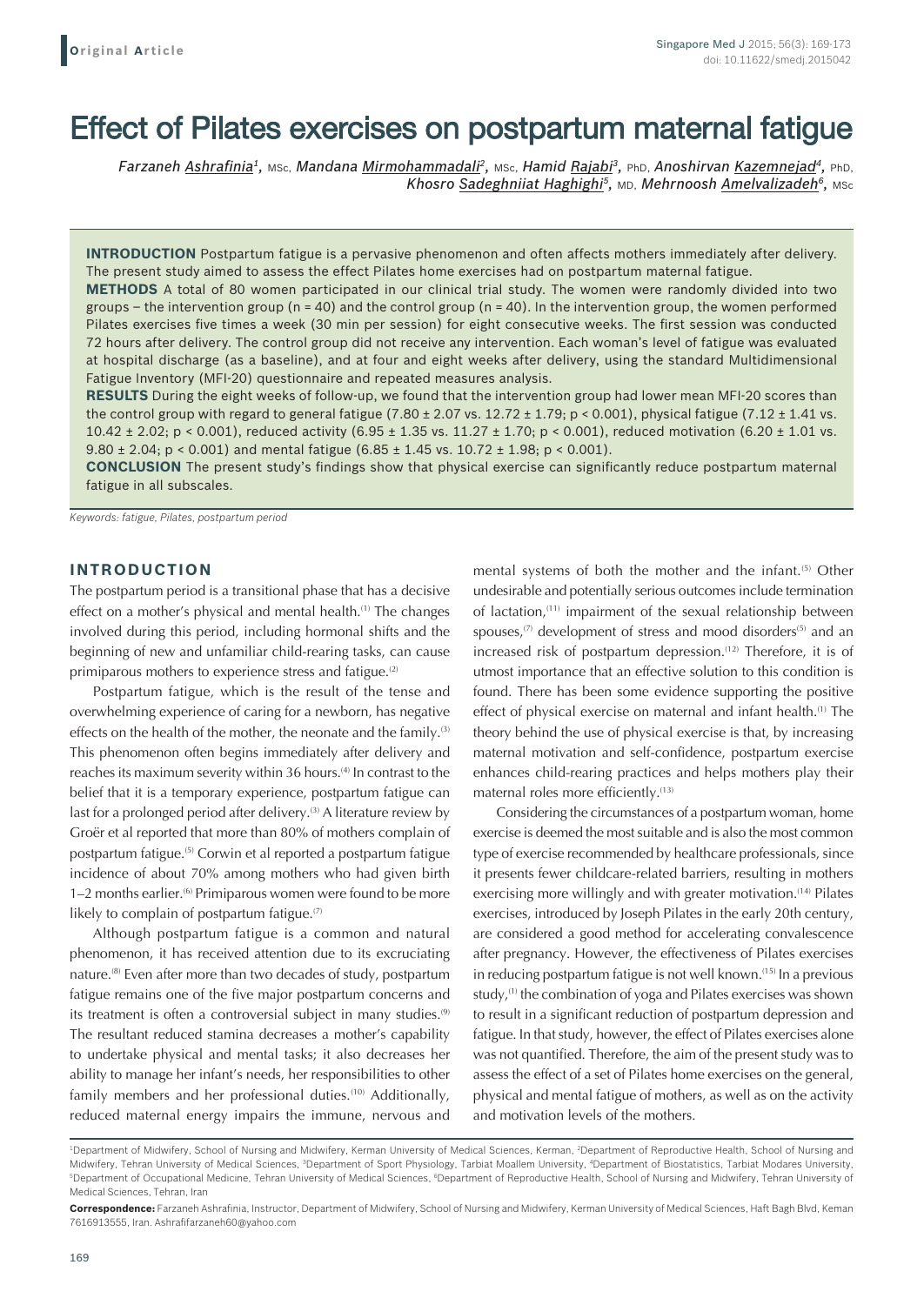### **METHODS**

The present study was a randomised clinical trial that aimed to evaluate the effect of Pilates exercises on postpartum maternal fatigue. Primiparous women who attended any one of the seven Rafsanjan Health Centres in Iran for prenatal care were eligible for inclusion in the present study. In order to be included, primiparous women also had to meet the following criteria: (a) possess Iranian nationality; (b) aged 18–35 years; (c) singleton pregnancy; and (d) no history of physical and mental diseases. The women were enrolled in our study after normal vaginal delivery of a healthy term neonate. Individuals were excluded if they had any of the following: (a) postpartum depression score  $\geq$ 10, based on the Edinburgh Postnatal Depression Scale (EPDS);<sup>(16)</sup> (b) postpartum anaemia; and (c) respiratory infection. Individuals who had emigrated, missed three successive exercise sessions or had five interrupted sessions (as reported in the weekly checklist), or had hospitalisation of their neonate for any reason were also excluded from the study. Participants were selected from the aforementioned health centres using randomised blocking. Four health centres were randomly selected out of the seven, and individuals who attended those four centres were assigned to the intervention group. Individuals who attended the remaining three centres were assigned to the control group. Data was collected from March 2009 through September 2009.

Given that  $\alpha$  < 0.05 and  $\beta$  = 0.2 (i.e. the standard values, which allow for 80% power, in sample size calculations), 33 participants were required for each group, based on an estimated 20% probability of loss to follow-up during the study. We recruited a total of 40 women for each group (inclusion in the study was based on the aforementioned criteria). All participants  $(n = 80)$  gave written informed consent to participate in the study. Since the intervention could not be masked, the present study was performed as an open-label clinical trial. None of the women in the intervention and control groups had postpartum depression (according to the EPDS scores) and none had to be excluded due to postpartum anaemia. In addition, none of the women were reported to have postpartum infection (i.e. metritis, mastitis, wound infection or urinary infection). The present study was approved by the ethics committee of Tehran University of Medical Sciences (No. 10301) and the Iranian Registry of Clinical Trials (Registration no. IRCT 201102275912N2).

In the present study, intervention comprised a schedule of Pilates home exercises that were suitable for women during the postpartum period. The Pilates home exercises consisted of a set of 13 movements: bridging; hundred; roll up; one leg circle (both ways); rocker with closed legs; single straight leg stretch; double leg stretch; spine stretch forward; single leg kick; side kick up and down; side kick circles; rest position (stretch and relaxation); and curling. These 13 movements were derived from the following books: *Women's Health and Fitness Guide<sup>(14)</sup> and <i>Fitness Professional's* Handbook.<sup>(15)</sup> The women were instructed to perform 3–5 repetitions of the 13 movements at the start, and to add two more repetitions for each movement every week until the end of the intervention.

The exercises were stretching movements that focused on deep breathing, and included whole-body stretching and core

strengthening. The suitability of these exercises for women during the postpartum period was approved by a sports physiologist. The assigned exercises were started 72 hours after delivery, and as long as there was no obstetric or medical problem to prevent the women from performing the exercises, they were continued for eight weeks. In the event of a medical problem, the first exercise period could be delayed until the end of the first week. The exercises were performed five days a week (preferably on successive days), for half an hour each day, in accordance with the recommendations of the American College of Obstetricians and Gynecologists.<sup>(14)</sup> Preferably, the exercises were to be done in the morning, after the infants were fed. The number of repetitions and the intensity of each exercise were gradually increased throughout the duration of the intervention.

To ensure that the exercises were performed correctly, the women in the intervention group received four training sessions over the course of the three weeks prior to delivery. The training consisted of video screenings of the Pilates home exercises to be performed during the postpartum period as well as explanations on postpartum exercises. The women in the intervention group were given a video, a training booklet and an audio CD to use during home exercise. In order to ensure correct implementation of the intervention protocol, a researcher established good relationships with the participants and made weekly phone calls. The researcher also visited each participant every two weeks to review the exercises and to answer the participant's questions. This was done to ensure that the exercises were being performed correctly. In addition, participants were given a diary to record their exercise sessions. This diary was reviewed by the researcher at each visit.

One training session on postpartum care was held for the control group in order to motivate them to participate in the present study. The women in this group were asked to report any extra physical activity performed during the study period. They were also monitored via telephone calls during the duration of the study.

In the present study, fatigue was measured using the standard Multidimensional Fatigue Inventory (MFI-20) questionnaire.<sup>(17)</sup> This 20-item questionnaire measures the severity of five subsets of fatigue – general fatigue, physical fatigue, mental fatigue, reduced activity and reduced motivation. Each subset is assessed by four items of the questionnaire. Higher scores in a subset represent a greater degree of that type of fatigue. The validity and reliability of this questionnaire for measuring fatigue during pregnancy and after delivery have been verified.<sup>(18)</sup> In the present study, the validity of the MFI-20 questionnaire after translation was approved by experts. The translated MFI-20 questionnaire had a Cronbach's alpha of 77.3%, indicating its reliability for use in populations similar to our study population. The MFI-20 questionnaire was filled out by a researcher at a health centre at the time of hospital discharge (i.e. 24 hours after delivery), and at the end of the first and second four-week period (i.e. end of the fourth and eighth week) after delivery. If a pregnant woman from our study cohort was not admitted to a hospital for delivery, the researcher filled out the questionnaire upon visiting her at her house.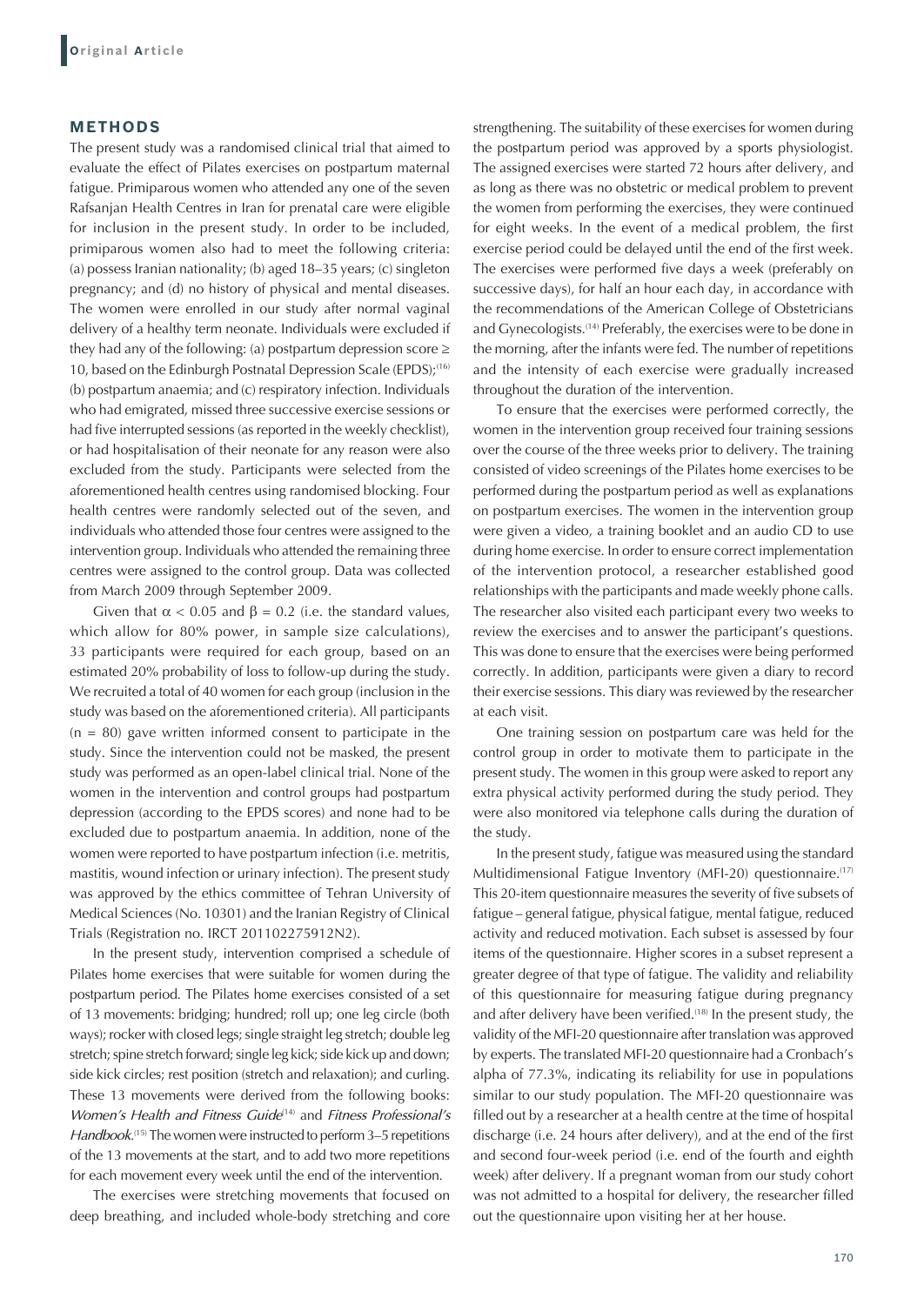Considering the effect of depression on the incidence and severity of fatigue, all participants in the present study were assessed for depression using the EPDS. Women who were found to be depressed (i.e. EPDS score  $\geq$  10) were excluded. EPDS, which comprises ten items divided into four subsets, is an advanced and valid scale for evaluating postpartum depression. These items evaluate maternal mood disorders, but do not consider physical symptoms.(19) Montazeri et al studied the content validity of the Persian version of the EPDS and reported an r-value of 0.77 for its test-retest reliability.<sup>(20)</sup> Since there is documented evidence that anaemia can result in fatigue, $(12)$  a complete blood count was performed four weeks after delivery for all the women in both groups to diagnose postpartum anaemia. Other information, including the demographics of the participants, was collected at the time of enrollment into the present study. All of the aforementioned questionnaires were completed via interviews with the participants.

Data analysis was performed using the Statistical Package for the Social Sciences version 16 (SPSS Inc, Chicago, IL, USA). Descriptive statistics, *t*-tests and chi-square tests were applied to assess baseline demographic variables and to compare these variables between the intervention and control groups. The effect Pilates home exercises had on postpartum maternal fatigue was examined by measuring mean changes in the fatigue scores of both sample groups over time, using repeated measures analysis (i.e. repeated analysis of variance between the intervention and control groups).

### **RESULTS**

There was no significant difference observed between the intervention group ( $n = 40$ ) and the control group ( $n = 40$ ) in terms of age, educational level and occupational status (Table I). There was also no significant difference between the two groups in terms of the age, educational level and occupational status of the women's husbands.

The two sample groups showed no significant postpartum difference for any of the following potentially confounding factors: (a) consumption of tea, coffee or herbal drugs; (b) experience of pain; (c) rate of physical activity; (d) presence of help with household tasks; (e) presence of help with child-rearing; and (f) overall infant sleep status ( $p > 0.3$ ) (results not shown). Matched results of the repeated measures analysis done revealed no significant difference between the two groups with regard to the severity of fatigue 24 hours after delivery. However, at both four weeks and eight weeks after the initiation of the Pilates home exercises in the intervention group, there were significant differences in the severity of fatigue between the intervention and control groups. When compared with the control group, the intervention group was found to have significant improvement in the areas of general fatigue ( $p < 0.001$ ), physical fatigue  $(p < 0.001)$ , reduced activity  $(p < 0.001)$ , reduced motivation  $(p < 0.001)$  and mental fatigue  $(p < 0.001)$  (Table II).

#### **DISCUSSION**

The present study is one of the few studies that investigated the effect of Pilates exercises on the severity of postpartum maternal

**Table I. Demographic characteristics of the women in the control (n = 40) and intervention (n = 40) groups.**

| <b>Variable</b>                       | No. of women (%) | p-value <sup>+</sup> |      |
|---------------------------------------|------------------|----------------------|------|
|                                       | Control          | <b>Intervention</b>  |      |
| Age <sup><math>*</math></sup> (yr)    | $24.4 \pm 3.6$   | $24.6 \pm 3.6$       | 0.91 |
| Husband's age* (yr)                   | $27.6 \pm 3.4$   | $29.3 \pm 3.8$       | 0.09 |
| <b>Highest education</b>              |                  |                      |      |
| Lower than high<br>school diploma     | 13(32.5)         | 4(10.0)              | 0.24 |
| Diploma                               | 16(40.0)         | 24(60.0)             |      |
| University                            | 11(27.5)         | 12 (30.0)            |      |
| <b>Occupation</b>                     |                  |                      |      |
| Unemployed                            | 35(87.5)         | 32(80.0)             | 0.36 |
| Employed                              | 5(12.5)          | 8(20.0)              |      |
| <b>Husband's highest</b><br>education |                  |                      |      |
| Lower than high<br>school diploma     | 23(57.5)         | 13 (32.5)            | 0.16 |
| Diploma                               | 13(32.5)         | 16 (40.0)            |      |
| University                            | 4(10.0)          | 11 (27.5)            |      |
| <b>Husband's occupation</b>           |                  |                      |      |
| Factory labourer                      | 6(15.0)          | 12 (30.0)            | 0.26 |
| Civil servant                         | 3(7.5)           | 3(7.5)               |      |
| Self-employed                         | 31(77.5)         | 25(62.5)             |      |

\*Data is presented as mean <sup>±</sup> standard deviation. †p-value < 0.05 is considered statistically significant.

fatigue.(1,21,22) In our study, we found that Pilates home exercises were able to reduce postpartum maternal fatigue. The exercises were shown to reduce general, physical and mental fatigue, and improve activity and motivation. In fact, in each of these subsets, major improvements were associated with the practice of Pilates home exercises.

According to available evidence, $(1,19)$  postpartum maternal fatigue is generally characterised as a dynamic, complicated and multidimensional phenomenon that negatively affects a mother's mental, physical and social health. Manifestations of postpartum fatigue (e.g. hesitation, persistent concern, impatience, mixed thoughts, and decreased concentration and memory performance) are potentially painful for women and can put them in a vicious cycle that worsens the fatigue. As the symptoms of postpartum fatigue often affect the mental state of the women, these symptoms may not be readily observable to family members. To support these women, there is a need to develop effective interventions for postpartum fatigue.<sup>(23)</sup>

Studies on Pilates exercises have indicated both mental and physical effects on health.<sup>(24)</sup> For many years, Pilates exercises have been regarded as a useful tool for rehabilitation.<sup>(22)</sup> In 2008, Keays et al reported the beneficial effect of Pilates exercises on temperament and depression.<sup> $(25)$ </sup> Findings of a study conducted by Eyigor et al showed that Pilates exercises were a healthy and effective method for improving the functional capacity, flexibility, fatigue, depression and quality of life of breast cancer patients.<sup>(22)</sup> In a randomised clinical trial, Ko et al reported that the combination of Pilates and yoga exercises had a positive effect on the fatigue and depression symptoms of postpartum women; the effects of the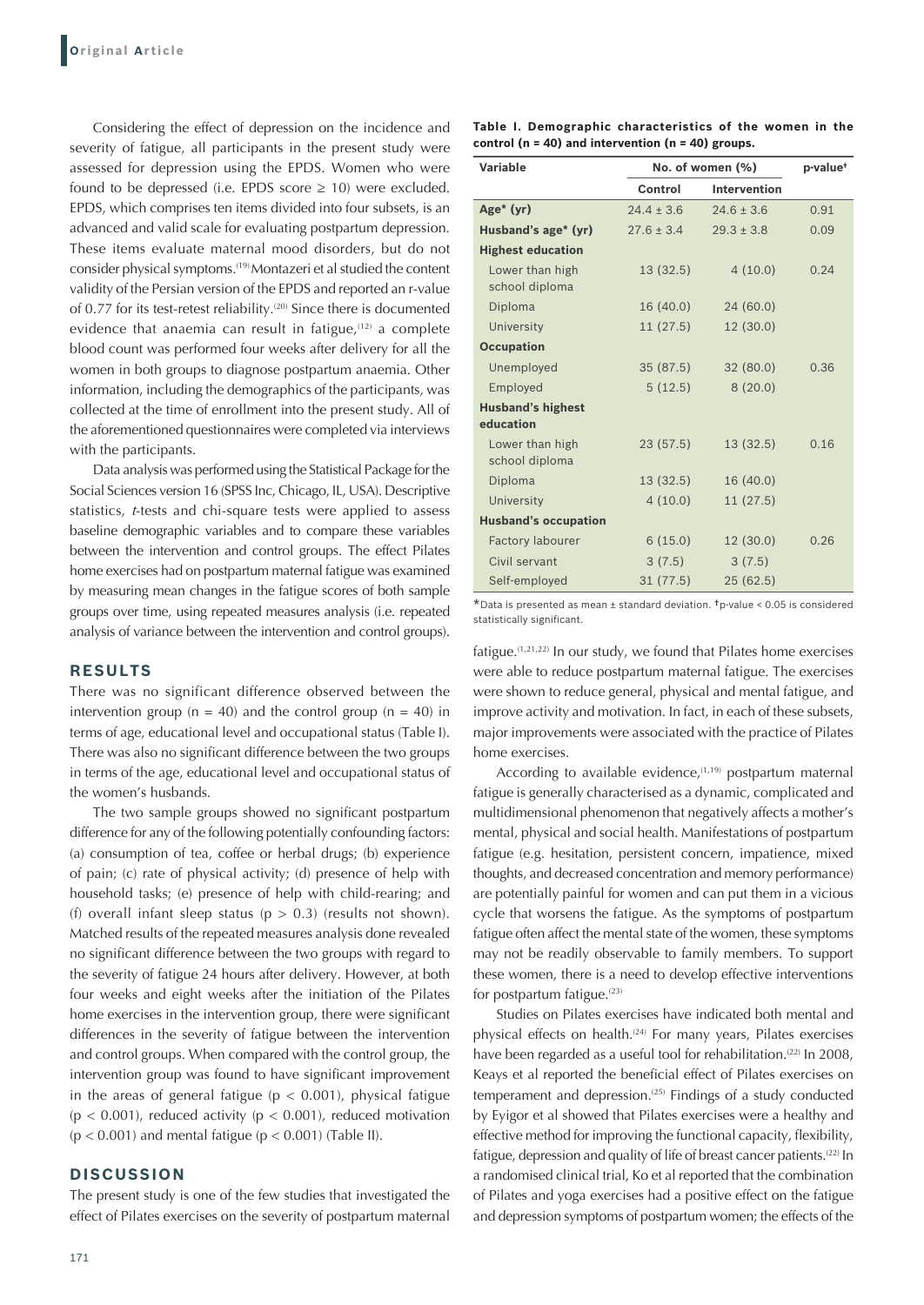| Variable                  | Mean ± standard deviation |                    | p-value*           |                     |                    |                       |
|---------------------------|---------------------------|--------------------|--------------------|---------------------|--------------------|-----------------------|
|                           | At discharge              | 4 weeks postpartum | 8 weeks postpartum | <b>Group effect</b> | <b>Time effect</b> | <b>Overall effect</b> |
| <b>General fatigue</b>    |                           |                    |                    |                     |                    |                       |
| Intervention group        | $11.15 \pm 2.17$          | $9.12 \pm 2.02$    | $7.80 \pm 2.07$    | < 0.001             | $\leq 0.010$       | 0.001                 |
| Control group             | $11.52 \pm 2.40$          | $11.67 \pm 2.84$   | $12.72 \pm 1.79$   |                     |                    |                       |
| <b>Physical fatigue</b>   |                           |                    |                    |                     |                    |                       |
| Intervention group        | $11.40 \pm 1.53$          | $7.65 \pm 1.57$    | $7.12 \pm 1.41$    | 0.001               | 0.001              | 0.001                 |
| Control group             | $12.35 \pm 1.87$          | $10.82 \pm 2.29$   | $10.42 \pm 2.02$   |                     |                    |                       |
| <b>Reduced activity</b>   |                           |                    |                    |                     |                    |                       |
| Intervention group        | $12.02 \pm 1.84$          | $7.87 \pm 1.53$    | $6.95 \pm 1.35$    | < 0.001             | < 0.001            | 0.001                 |
| Control group             | $12.80 \pm 1.82$          | $11.02 \pm 2.33$   | $11.27 \pm 1.70$   |                     |                    |                       |
| <b>Reduced motivation</b> |                           |                    |                    |                     |                    |                       |
| Intervention group        | $7.92 \pm 1.14$           | $6.77 \pm 1.40$    | $6.20 \pm 1.01$    | 0.001               | 0.145              | 0.001                 |
| Control group             | $8.50 \pm 1.43$           | $8.85 \pm 1.79$    | $9.80 \pm 2.04$    |                     |                    |                       |
| <b>Mental fatigue</b>     |                           |                    |                    |                     |                    |                       |
| Intervention group        | $8.82 \pm 1.75$           | $7.25 \pm 1.67$    | $6.85 \pm 1.45$    | 0.001               | 0.446              | 0.001                 |
| Control group             | $9.35 \pm 2.11$           | $10.42 \pm 2.27$   | $10.72 \pm 1.98$   |                     |                    |                       |

**Table II. Effect of the Pilates home exercises intervention, as measured by the Multidimensional Fatigue Inventory questionnaire.**

\*p-value < 0.05 is considered statistically significant.

exercises were measured using the Fatigue Symptom Checklist.<sup>(1)</sup> In a study by Drista et al, which evaluated the effect of aerobic home exercises on fatigue in women with postpartum depression, the authors found a significant reduction in all subsets of fatigue, except mental fatigue, when maternal fatigue was measured using the MFI-20 questionnaire.<sup>(19)</sup> Therefore, the ability of physical exercise to successfully and significantly decrease patient fatigue is evident in past studies. The agreement of our findings with that of previous studies clearly indicates the strong effect exercise has on reducing fatigue. According to these studies, the mechanism by which physical exercise positively affects postpartum fatigue is likely similar to the mechanism by which physical exercise positively affects chronic diseases.<sup>(26-28)</sup>

In the present study, the Pilates home exercises did not result in any adverse effects or undesirable outcomes for the mothers. Moreover, the nature (i.e. low-impact, non-aerobic and deepmuscle conditioning) and the purposeful design of the exercises made them practical and enjoyable for the mothers. The positive physical effects of these exercises, which include strengthened core muscles (i.e. abdominal, gluteal and dorsal muscles) and improved flexibility and stability, as well as the positive mental effects of these exercises, make them a useful and practical means for recovering and improving one's quality of life.(15) Home exercises result in changes that can help mothers more easily perform the physical and manual tasks involved in child-rearing; home exercises may also increase the mother's ability to take their children out of the house.<sup>(19)</sup>

To the best of our knowledge, no study has yet been conducted to assess the effect of Pilates exercises alone on postpartum maternal fatigue. One of the strengths of the present study is that it extensively evaluated the benefits of Pilates home exercises with regard to various subsets of fatigue in healthy women during the postpartum period. Maternal fatigue is strongly associated with the incidence of postpartum depression, affecting the quality of life of the mother and her family. Therefore, relieving or reducing the severity of postpartum fatigue and devising helpful interventions for this purpose is crucial.<sup>(3)</sup>

The present study was not without limitations. As it was conducted on primiparous women, caution should be exercised if our findings are to be extrapolated to multiparous women. The biological status, adaptive power, skills and self-efficacy of multiparous women are different from those of primiparous women,<sup>(14)</sup> and may cause them to have different responses to intervention. In the present study, there was also the possibility of recall bias or incorrect reporting due to the self-reported nature of the data. We attempted to decrease this via the use of direct communication with the participants (to build their confidence and motivation), regular reminders on the importance of the study and timely follow-up sessions. Another limitation was the short timeline over which the Pilates home exercise regimen was performed. Further studies with larger sample sizes, and longer intervention and follow-up periods are recommended in order to compare different exercise protocols. For studies in which exercises are performed over a longer period of time, the exercises performed must be adapted over time, according to the changes in the physiological and physical statuses of the mothers.

In conclusion**,** the results of the present study show that Pilates home exercises are an effective, healthy and feasible method for reducing postpartum fatigue. Pilates exercises are popular because they are economical, can be performed at home and do not interfere with child-rearing. Reducing fatigue, which decreases the risk of depression, is an effective step in promoting the health of mothers and infants. Therefore, more attention should be paid to effective interventions, such as physical exercises, for reducing fatigue.

## **ACKNOWLEDGEMENTS**

We wish to thank Tehran University of Medical Sciences, Iran, for its financial support and cooperation throughout the course